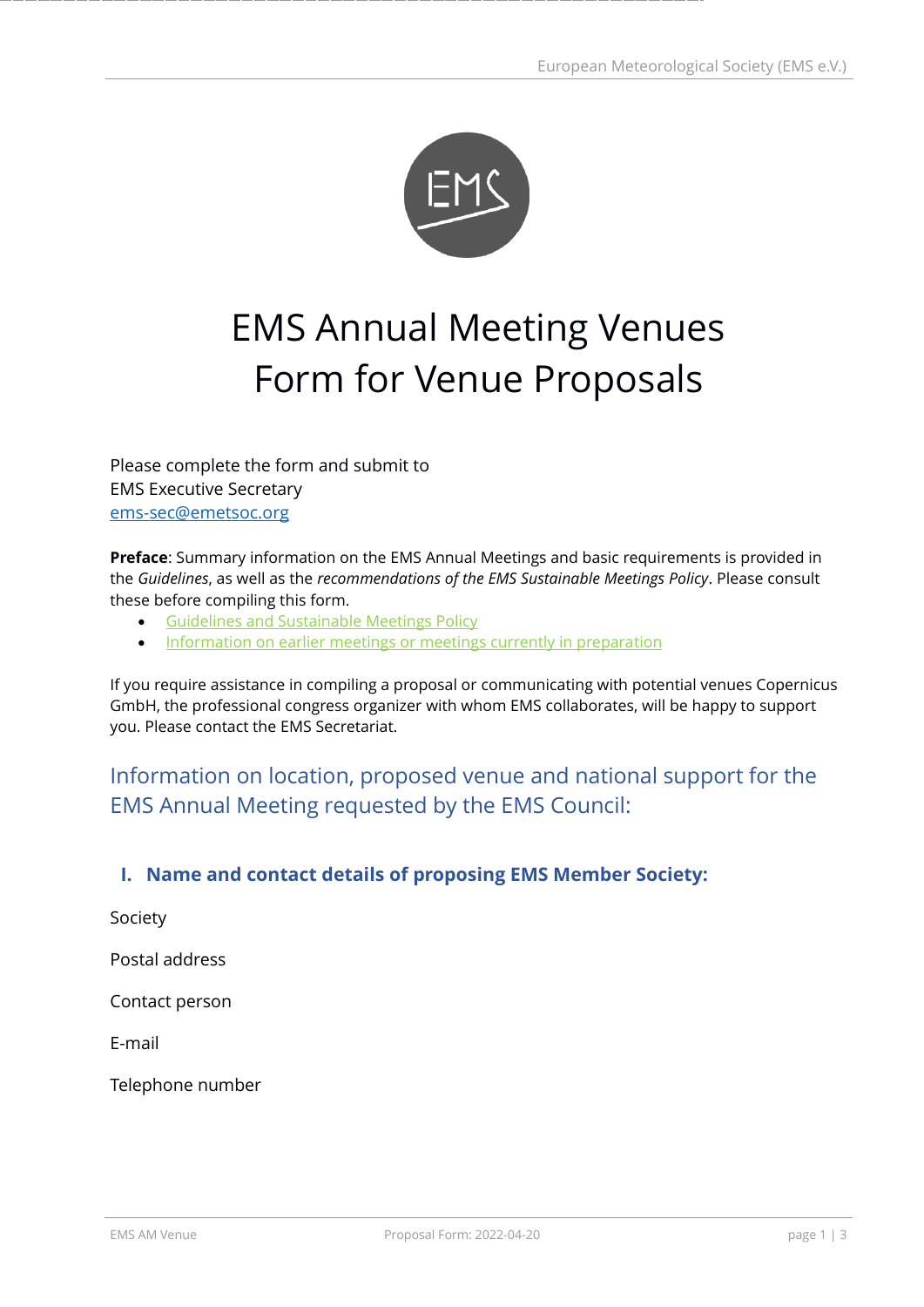# **II. Conference venue: facilities and costs**

#### **Proposed venue**:

Postal address:

Main contact person:

include e-mail and telephone number:

**Facilities**: A description of the facilities should be provided with the proposal that includes details on the following:

- number of available lecture rooms (theatre style) including #seats in each room; number of available side meeting/working rooms;
- size of foyer (# of exhibition booths that can be accommodated);
- poster area (how many poster boards can be accommodated), options for registration desk and welcome area;
- **·** floor plans;
- technical equipment available (laptops, audio), including facilities for online conference participation (hybrid meeting).

#### **Sustainable meetings concept**

Does the conference venue have a green meetings policy? If yes, please provide details.

#### **Costs**:

- a) Estimated costs for rooms:
- b) Estimated costs for technical equipment, staff (technicians), Wi-Fi, streaming equipment,…, not already included in the room hire:

### **III. Event dates**

Proposed dates:

Is the venue preliminarily reserved for these dates?